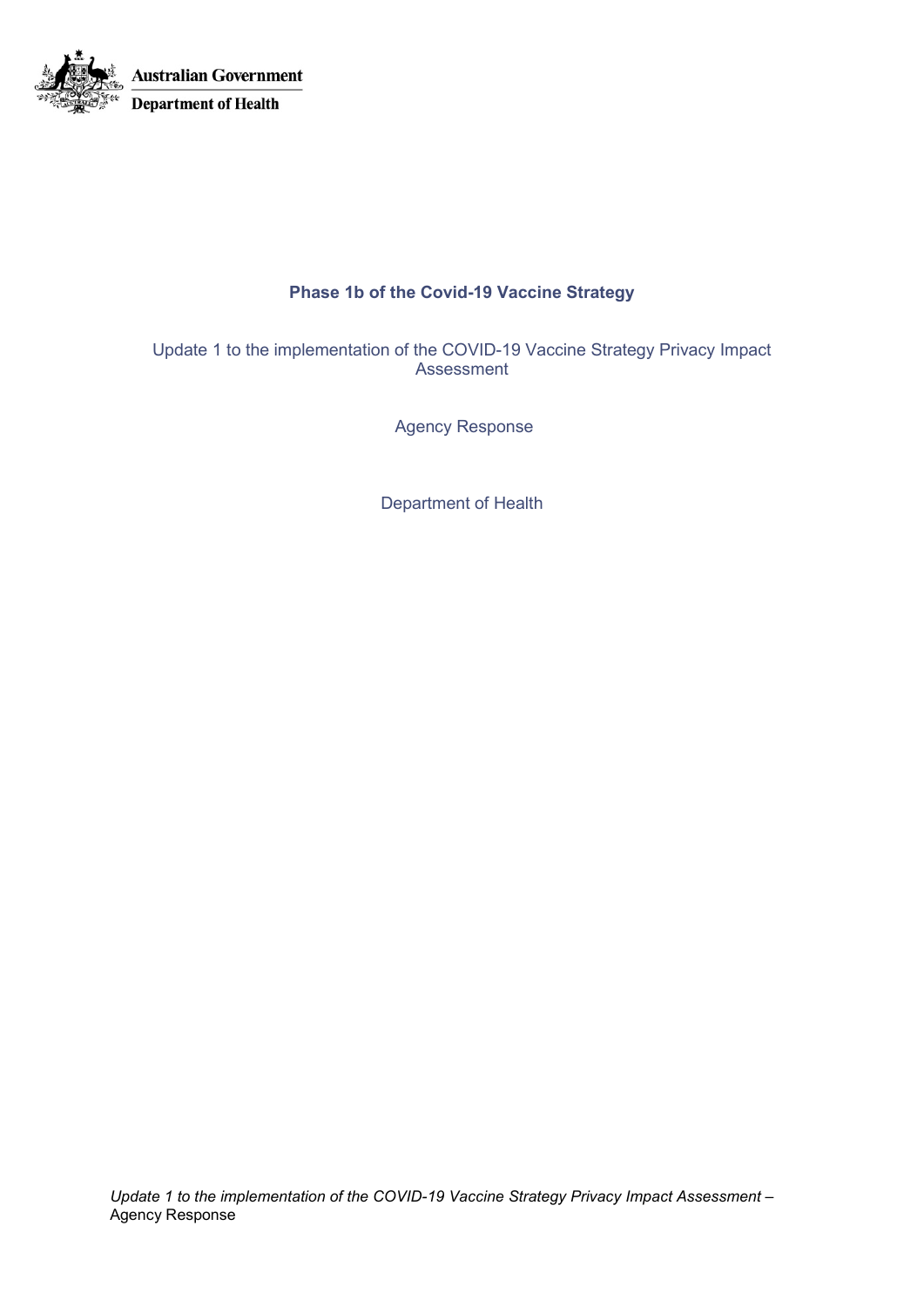

# **Copyright**

© 2021 Commonwealth of Australia as represented by the Department of Health

This work is copyright. You may copy, print, download, display and reproduce the whole or part of this work in unaltered form for your own personal use or, if you are part of an organisation, for internal use within your organisation, but only if you or your organisation:

- (a) do not use the copy or reproduction for any commercial purpose; and
- (b) Retain this copyright notice and all disclaimer notices as part of that copy or reproduction.

Apart from rights as permitted by the *Copyright Act 1968* (Cth) or allowed by this copyright notice*,* all other rights are reserved, including (but not limited to) all commercial rights.

Requests and inquiries concerning reproduction and other rights to use are to be sent to:

Communication Branch, Department of Health, GPO Box 9848, Canberra ACT 2601,

or via e-mail to copyright@health.gov.au.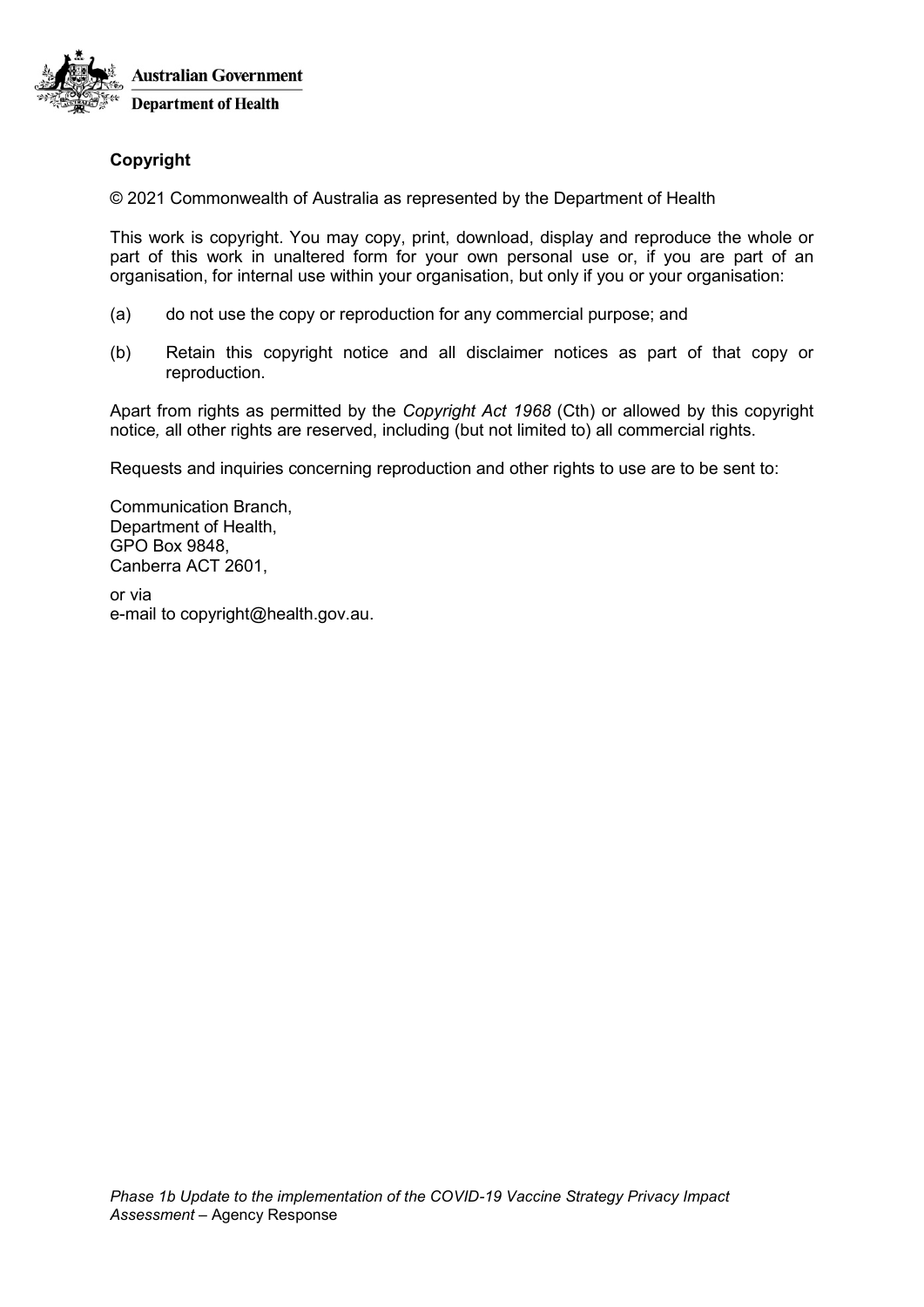

## **Context**

This document has been prepared by the Department of Health (**Health)**. It is intended to respond to the recommendations provided by Maddocks in their Phase 1b Update to the implementation of the COVID-19 Vaccine Strategy implementation Privacy Impact Assessment (PIA) Report dated 20 March 2021.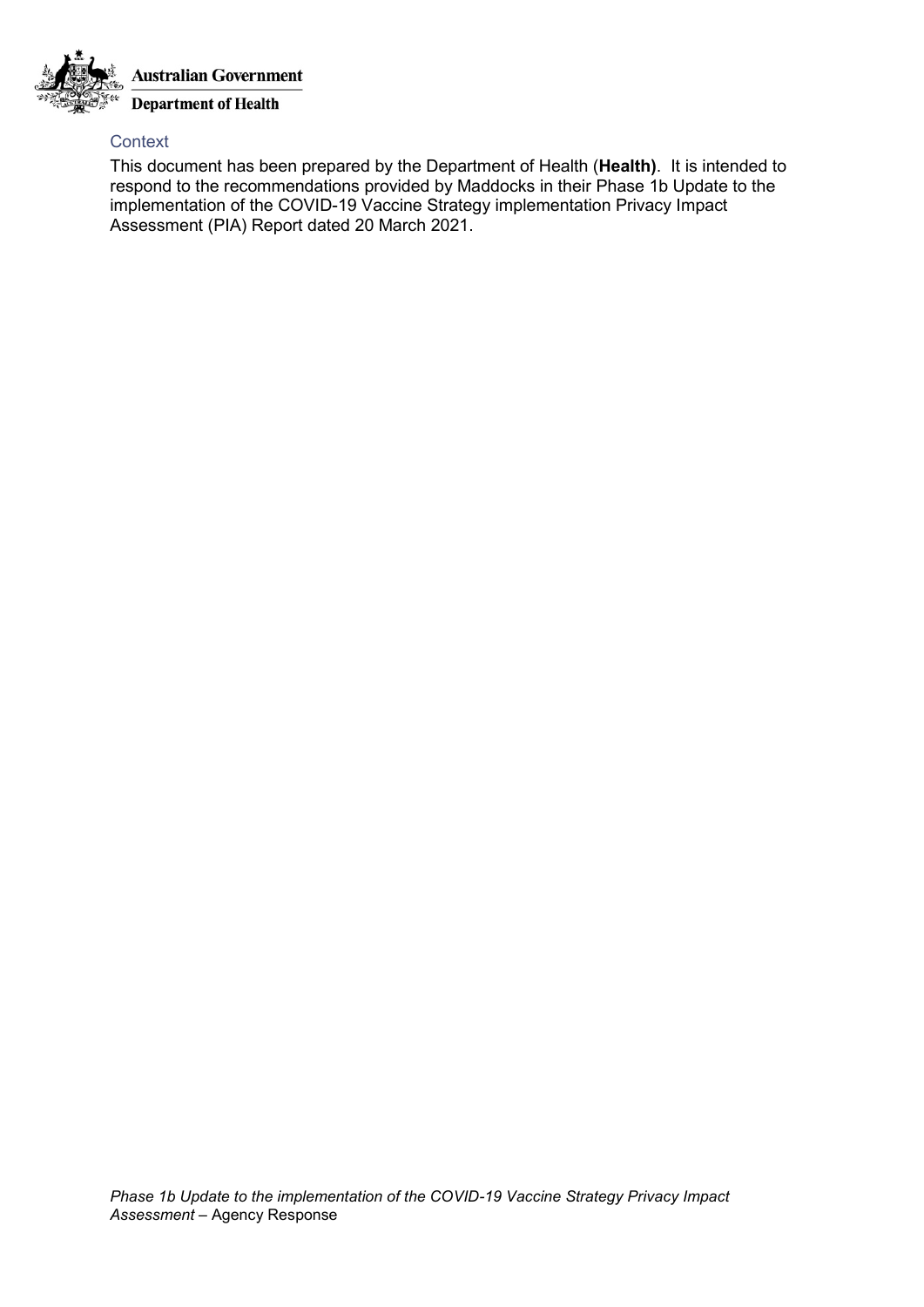

**Department of Health** 

**Maddocks Recommendation 1: Continued implementation of the Original PIA report recommendations**

We **recommend** that Health continue to work to implement the recommendations in the Original PIA report, as Health indicated it would do in its responses to those recommendations, during Phase 1b. We particularly highlight the importance of:

- Health continuing to adopt a 'privacy by design' approach, as Phase 1b and future Phases are rolled out (**Recommendation 1** of the Original PIA report);
- Health continuing to ensure there is open and transparent communication about how personal information will be handled in connection with the Vaccine Strategy (**Recommendation 2** of the Original PIA report);
- Health continuing to seek assurance (including from its legal advisers as appropriate) that the contractual or other administrative arrangements with Health's Partners and other third parties impose suitable privacy obligations, including in relation to the protection and security of personal information (**Recommendations 4 and 5** of the Original PIA report); and
- Vaccine Providers being appropriately trained, and provided with suitable guidance, about their privacy obligations (**Recommendations 2 and 3** of the Original PIA report).

| <b>Response</b> | Agreed.                                                                                                                                                                                                                                                                                                                                                                                                                                           |
|-----------------|---------------------------------------------------------------------------------------------------------------------------------------------------------------------------------------------------------------------------------------------------------------------------------------------------------------------------------------------------------------------------------------------------------------------------------------------------|
|                 | Phase 1b implementation of the Vaccine Strategy commenced on<br>22 March 2021 with a significantly larger scope than Phase 1a.<br>Implementation of Phase 1b includes the ongoing inclusion and<br>participation of over 3000 primary care Vaccine Providers to reach<br>approximately 6 million eligible people across Australia. The scale<br>of vaccine logistics including cold chain compliance for Phase 1b<br>has been similarly expanded. |
|                 | Health has committed to 'privacy by design' in all stages of the<br>COVID-19 vaccine rollout, and has continued to work closely with<br>Partners and key stakeholders on this, including in design,<br>developing and testing cycles.                                                                                                                                                                                                             |
|                 | The publication of the Phase 1b PIA Update reflects Health's<br>commitment to open and transparent communication about the<br>handling of personal information in relation to the Vaccine<br>Strategy.                                                                                                                                                                                                                                            |
|                 | As with Phase 1a, Health implemented a range of privacy<br>protections prior to Phase 1b commencing, and will ensure these<br>are updated as needed. Health has, among other things:                                                                                                                                                                                                                                                              |
|                 | Published Department Privacy Notices for each of the<br>new ICT systems that has been introduced to facilitate the<br>safe and secure delivery of COVID-19 vaccinations:                                                                                                                                                                                                                                                                          |
|                 | the <b>Register Your Interest platform</b> (RYI) for<br>$\circ$<br>people in phase 2 who would like to be notified                                                                                                                                                                                                                                                                                                                                |
|                 |                                                                                                                                                                                                                                                                                                                                                                                                                                                   |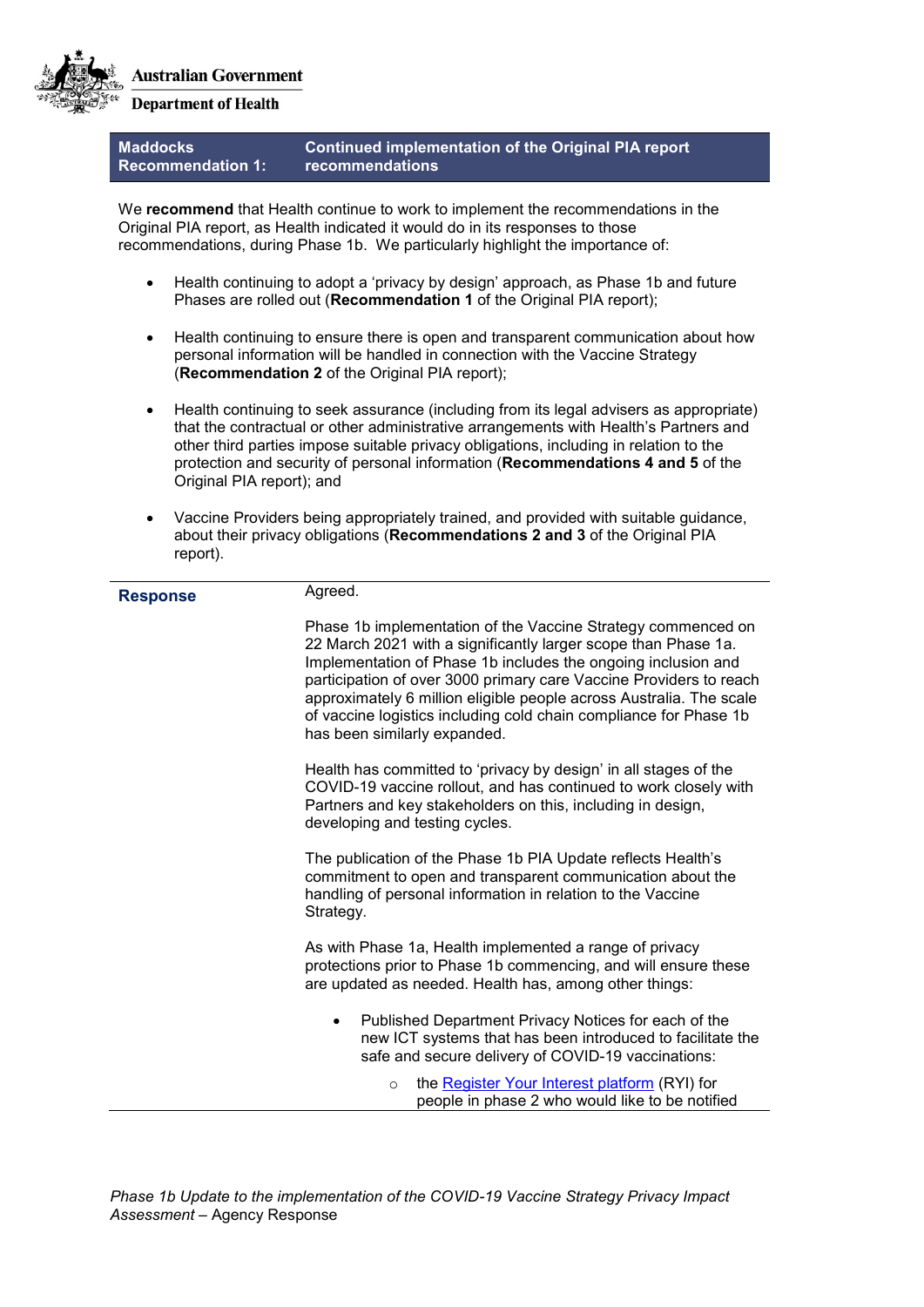

**Department of Health** 

when they are eligible to make a vaccine appointment;

- o the [COVID-19 Vaccine Administrative](https://www.health.gov.au/using-our-websites/privacy/privacy-notice-cvas) System (CVAS) which is the inventory management and COVID-19 vaccine supply system;
- o the [Clinician Vaccine Integrated](https://www.health.gov.au/using-our-websites/privacy/collection-notice-for-the-clinician-vaccine-integrated-platform-cvip) Platform (CVIP), which Patients and Vaccine Providers can use to meet reporting obligations to the Australian Immunisation Register. [Consumer Terms of Use](https://www.health.gov.au/resources/publications/clinician-vaccine-integrated-platform-check-yourself-in-form-terms-of-use) and [Vaccine Provider Terms of Use](https://www.health.gov.au/resources/publications/clinician-vaccine-integrated-platform-application-terms-of-use) were also published; and
- o the Commonwealth-procured Booking Platform (BP), which Vaccine Providers may wish to use if they do not already have an online booking solution. Separate Notices for [Vaccine Providers](https://www.health.gov.au/privacy-notice-covid-19-vaccine-booking-platform) and for [Patients](https://www.health.gov.au/privacy-notice-for-consumers-using-the-commonwealth-procured-booking-platform-for-covid-19-vaccinations) were published.
- Worked with HealthEngine, our Partner in developing the BP, to prepare a tailored [Privacy Policy](https://healthengine.com.au/legal/commonwealth/privacy.php?cid=par:hea:cbp::cbp::::mar21) and [Collection](https://healthengine.com.au/legal/commonwealth/collection.php?cid=par:hea:cbp::cbp::::mar21)  [Notice](https://healthengine.com.au/legal/commonwealth/collection.php?cid=par:hea:cbp::cbp::::mar21) that reflects agreed data collection, use and handling obligations for the BP in line with the *Privacy Act 1988*. Tailored Terms and Conditions of Use for Consumers and Terms and Conditions of Use for Vaccine Providers were also developed. These are separate from the arrangements for HealthEngine's mainstream booking solution.
- Ensured that privacy and security considerations were a priority in ICT design. Guidance and links to relevant privacy documents were embedded in the ICT systems as a 'layered' approach to facilitating user awareness of privacy protections before information is collected.
- Continued to add to and update our specific COVID-19 Vaccination Privacy landing page: [www.health.gov.au/covid19-privacy.](http://www.health.gov.au/covid19-privacy)

Health has continued to consult with internal and external legal advisers in relation to agreements and contracts with Partners and third party entities involved in the rollout, including obtaining specific advice relating to privacy obligations and monitoring compliance with the contracts.

Training materials used by Vaccination Providers contains guidance on privacy and a link to the Health website. The training module on consent also covers the reporting of personal information to the Australian Immunisation Register.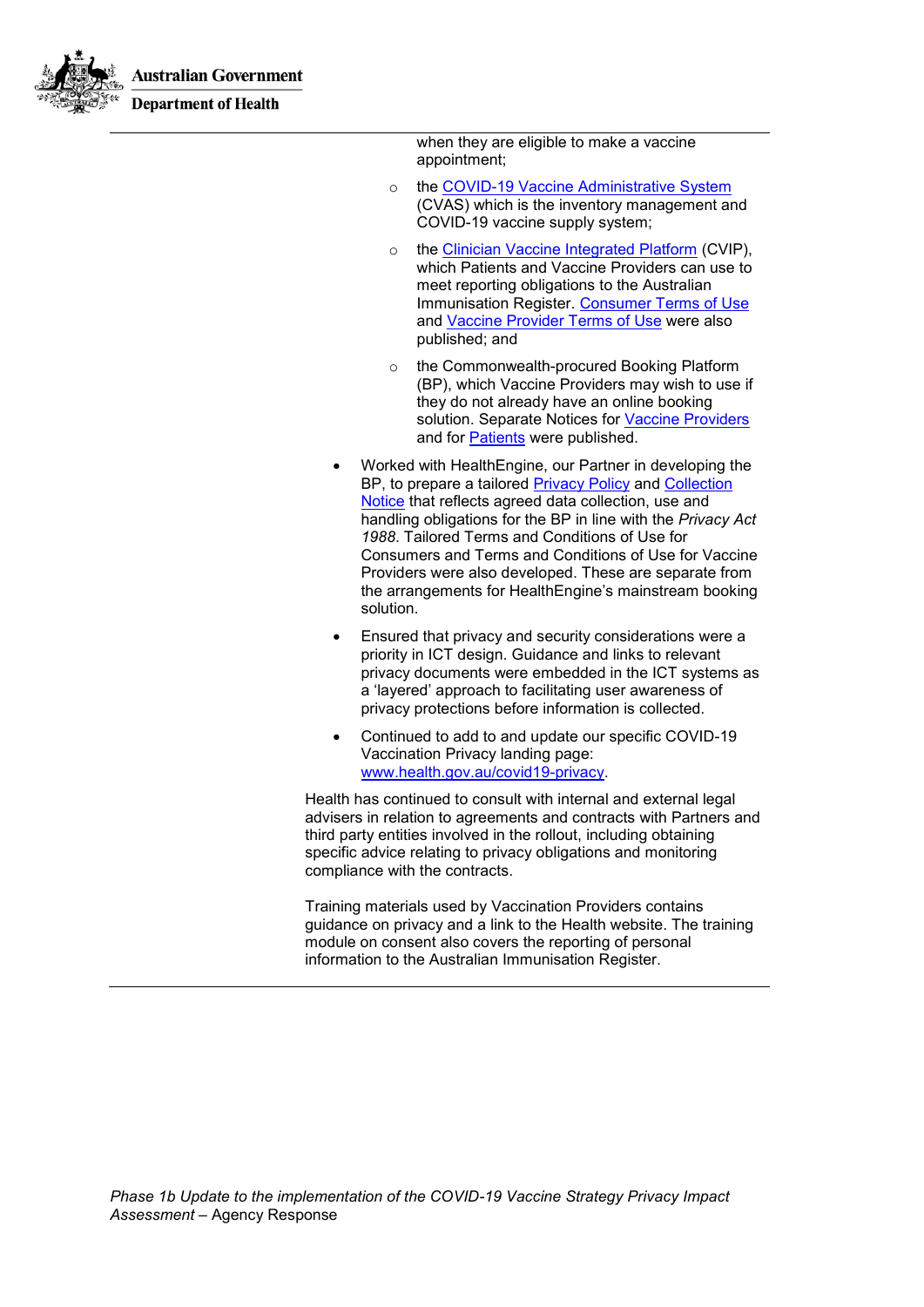

-

**Department of Health** 

## **Maddocks Recommendation 2:**

# **Tailored communication products and processes**

We **recommend** that Health consider implementing, as soon as possible, additional measures designed to ensure that all Australians receiving vaccines or otherwise involved in Phase 1b are able to fully understand how their personal information will be handled. This is particularly important given that Phase 1b will involve greater numbers of Patients who may be vulnerable and need additional support to ensure they are able to understand how their personal information will be handled (and provide consent where applicable). This may include:

- including functionality so that information on all of the new ICT components and in the associated privacy notices can be displayed or provided in other languages; and/or
- making interpreting services freely available.

In particular, Health may wish to, in addition to the measures recommended in **Recommendation 6**, commence developing tailored communication and explanatory materials, and/or alternative processes, for children who are aged 15 years or older, to ensure that these older children who are Patients are able to understand and communicate valid consent. Health may also wish to implement alternative processes that are specifically designed for such younger Patients, such as tailored booking services that would provide an opportunity to assess the individual's capacity to provide consent and to deliver targeted information

| <b>Response</b> | Agreed.                                                                                                                                                                                                                                                                                                                                                        |
|-----------------|----------------------------------------------------------------------------------------------------------------------------------------------------------------------------------------------------------------------------------------------------------------------------------------------------------------------------------------------------------------|
|                 | Health is ensuring that information is widely accessible for a range<br>of audiences                                                                                                                                                                                                                                                                           |
|                 | Online privacy documents have been drafted to be understood by<br>the vast majority of people who speak English. Translations into<br>the 9 languages other than English that are most frequently<br>spoken in Australia <sup>1</sup> have also been undertaken for the Eligibility<br>Checker and RYI platforms, as well as the associated Privacy<br>Notice. |
|                 | Health is in the process of having other platforms and notices<br>translated, such as the BP workflow and associated privacy<br>documents.                                                                                                                                                                                                                     |
|                 | Health has also engaged with the Culturally, Ethnically and<br>Linguistically Diverse COVID-19 Health Advisory Group in relation<br>to the rollout.                                                                                                                                                                                                            |
|                 | In relation to young people aged 16 or 17 years, who meet<br>eligibility criteria for Phase 1b, Health is preparing a tailored<br>pathway for young people of these ages to make bookings and<br>receive vaccinations. The RYI is restricted to people aged 18<br>years and older in Phase 2 at this stage to reflect the expected                             |

<span id="page-5-0"></span><sup>1</sup> These include Arabic, Greek, Italian, Korean, Punjabi, Simplified Chinese, Traditional Chinese, Turkish, and Vietnamese.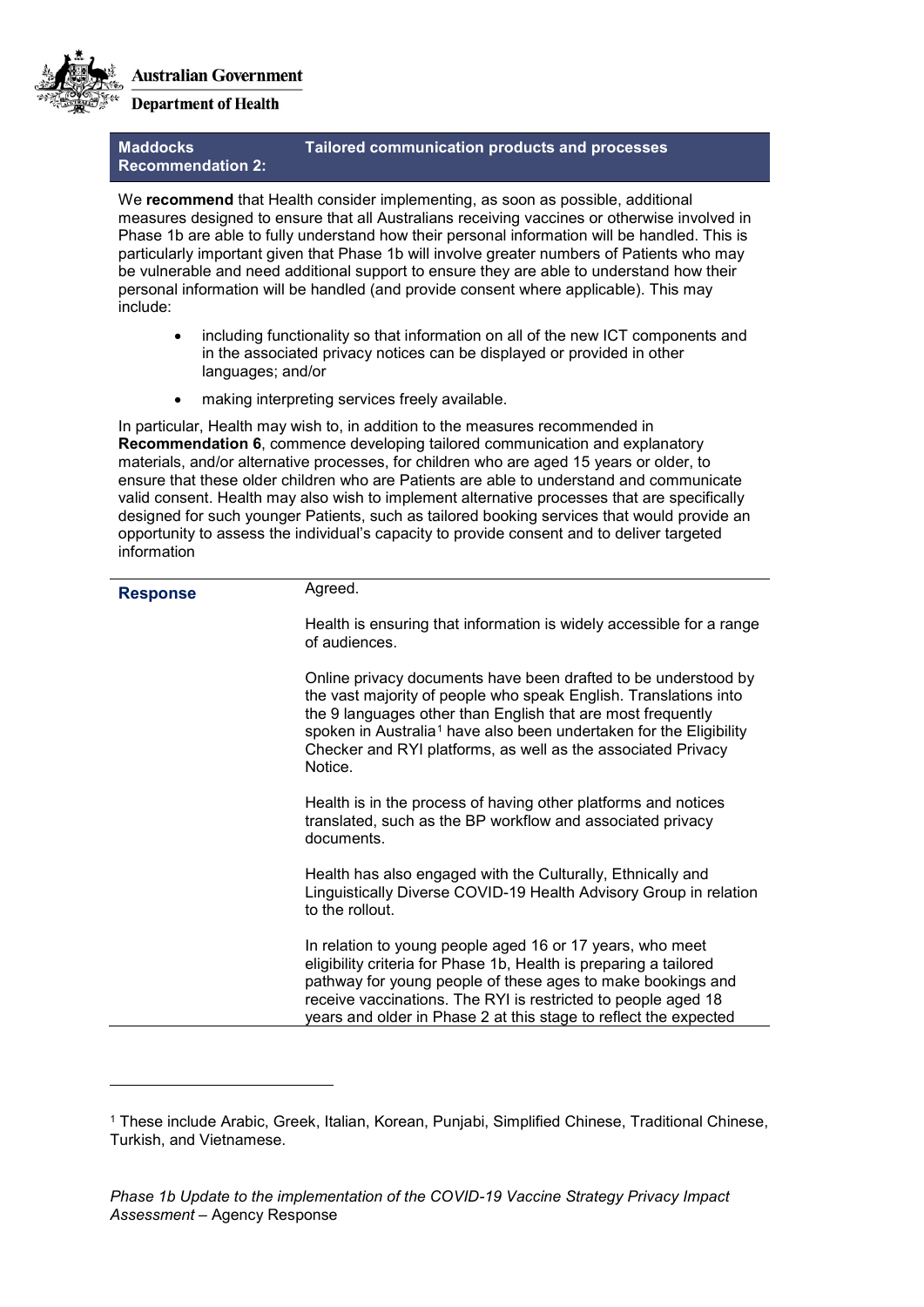

continuation of a tailored pathway for people aged 16 and 17 years in Phase 2.

COVID-19 vaccines are not yet approved for people aged 15 years or under (Phase 3) and therefore use of the ICT systems excludes this phase. Health will consider the most appropriate pathway for Phase 3 as needed.

| <b>Maddocks</b>          | Review and update Privacy Notices for the CVAS, the CVIP, $^{\dagger}$ |
|--------------------------|------------------------------------------------------------------------|
| <b>Recommendation 3:</b> | the RYI and the BP                                                     |

We **recommend** that the Privacy Notice for the CVAS be reviewed and updated to:

- reflect preferred terminology now used in respect of the Vaccine Strategy, for consistency with other publicly available information (e.g. 'Delivery Contacts' rather than 'Distribution Contacts');
- reflect the additional Delivery Contacts who will now provide personal information when using the CVAS (these could potentially be referred to as 'Users' which is a term currently used in the drafting but not defined);
- reflect the role of PHNs in facilitating the onboarding of Vaccine Providers to the CVAS (including the use of the Notice Contact's email address to facilitate this onboarding);
- ensure the role of the Data Partner in handling personal information is clear; and
- specify with greater certainty whether any, and if so what, personal information will be disclosed to States and Territory governments (the Privacy Notice specifies that Health 'may disclose provider (site) information to other entities, such as State or Territory governments, for the purposes of facilitating or monitoring the vaccine rollout'). If no personal information will be disclosed to States and Territories, then the Privacy Notice should expressly state this.

In addition, we **recommend** that the Privacy Notice for the CVIP also be reviewed and updated so that:

- it adequately informs users how and where their information will be stored. In particular, we think it is important that users are aware that their information will be temporarily stored using cloud infrastructure made available by a third party (Salesforce) before it is provided to the AIR;
- separate notices for Patients, and for Vaccine Providers and their personnel (i.e., Vaccinators) are developed; and
- it appropriately reflects the personal information being collected and stored on the CVIP platform (including when information will be deleted), and all proposed uses and disclosures of that personal information.

We also r**ecommend** that the Privacy Notice for the RYI solution:

• be updated to reflect Health's current understanding that only de-identified information would be provided to States and Territories, and how those entities would be permitted to use that information; and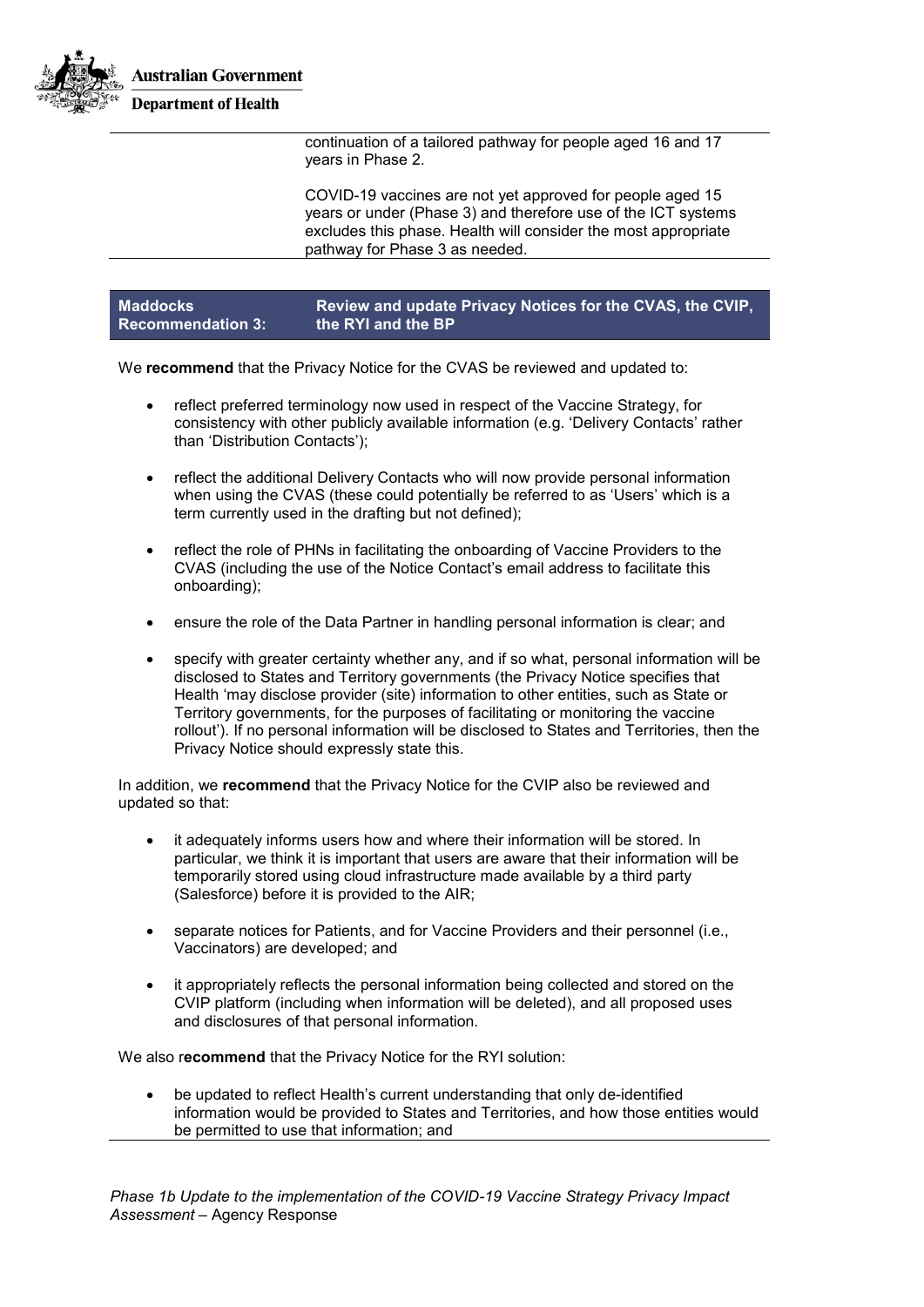

• could perhaps be updated to make it clear that the individual may provide a pseudonym or 'fake name', to enhance compliance with APP 2 (although we do not consider this to be critical).

In relation to the BP, we **recommend** that Health consider:

- the most appropriate way to communicate to Patients accurate and complete information about how their personal information will be handled by Health and by HealthEngine in connection with the BP, taking into account the need to provide Patients with useful and consistent information whilst considering the risks of Patients experiencing 'information overload'; and
- some minor adjustments to the HealthEngine BP Privacy Policy to better reflect the method of collection described in this PIA Update report and consistency with the contractual mechanisms for deletion in the HealthEngine Contract.

| <b>Response</b> | Agreed.                                                                                                                                                                                                                                                                                                                                                                                                                                                                                                                                                                                                                                                                                                                                                                                                                                                                                                                              |
|-----------------|--------------------------------------------------------------------------------------------------------------------------------------------------------------------------------------------------------------------------------------------------------------------------------------------------------------------------------------------------------------------------------------------------------------------------------------------------------------------------------------------------------------------------------------------------------------------------------------------------------------------------------------------------------------------------------------------------------------------------------------------------------------------------------------------------------------------------------------------------------------------------------------------------------------------------------------|
|                 | Health has updated the CVIP Privacy Notice to align with the<br>PIA Update recommendations and will consider whether further<br>updates should be made.                                                                                                                                                                                                                                                                                                                                                                                                                                                                                                                                                                                                                                                                                                                                                                              |
|                 | Health is in the process of updating the Privacy Notices for the<br>CVAS and the RYI platforms.                                                                                                                                                                                                                                                                                                                                                                                                                                                                                                                                                                                                                                                                                                                                                                                                                                      |
|                 | In relation to the RYI Privacy Notice, Health has considered and<br>decided against specifying that an individual may use a 'fake<br>name' or pseudonym in its privacy material as the requirement to<br>complete the First and Last Name fields can also act as a quality<br>assurance mechanism against 'vandal' responses. Health does<br>not, however, prevent a pseudonym or 'fake name' from being<br>used if the consumer chooses. This is set out in Health's Privacy<br>Policy which is linked in the RYI Privacy Notice.                                                                                                                                                                                                                                                                                                                                                                                                   |
|                 | Health had implemented a range of privacy protections for the<br>Commonwealth-procured Booking Platform ahead of its launch,<br>including a tailored Privacy Policy and Collection Notice that<br>reflects agreed data collection, use and handling obligations for<br>the BP in line with the Privacy Act 1988. Tailored Terms and<br>Conditions of Use for Consumers and Terms and Conditions of<br>Use for Vaccine Providers were also developed. These are<br>separate from the arrangements for HealthEngine's mainstream<br>booking solution. Health has considered whether changes<br>should be made to the privacy documents surrounding the BP,<br>taking into account feedback from the PIA process, including<br>engagement with the OAIC. In order to prevent 'information'<br>overload, a 'snapshot' Privacy Summary is available to<br>consumers in the BP confirming key information in relation to<br>their privacy. |
|                 | Health will continue to take a 'privacy by design' approach and<br>will continue to engage with relevant stakeholders to implement<br>any additional privacy protections that may be needed as the<br>rollout progresses.                                                                                                                                                                                                                                                                                                                                                                                                                                                                                                                                                                                                                                                                                                            |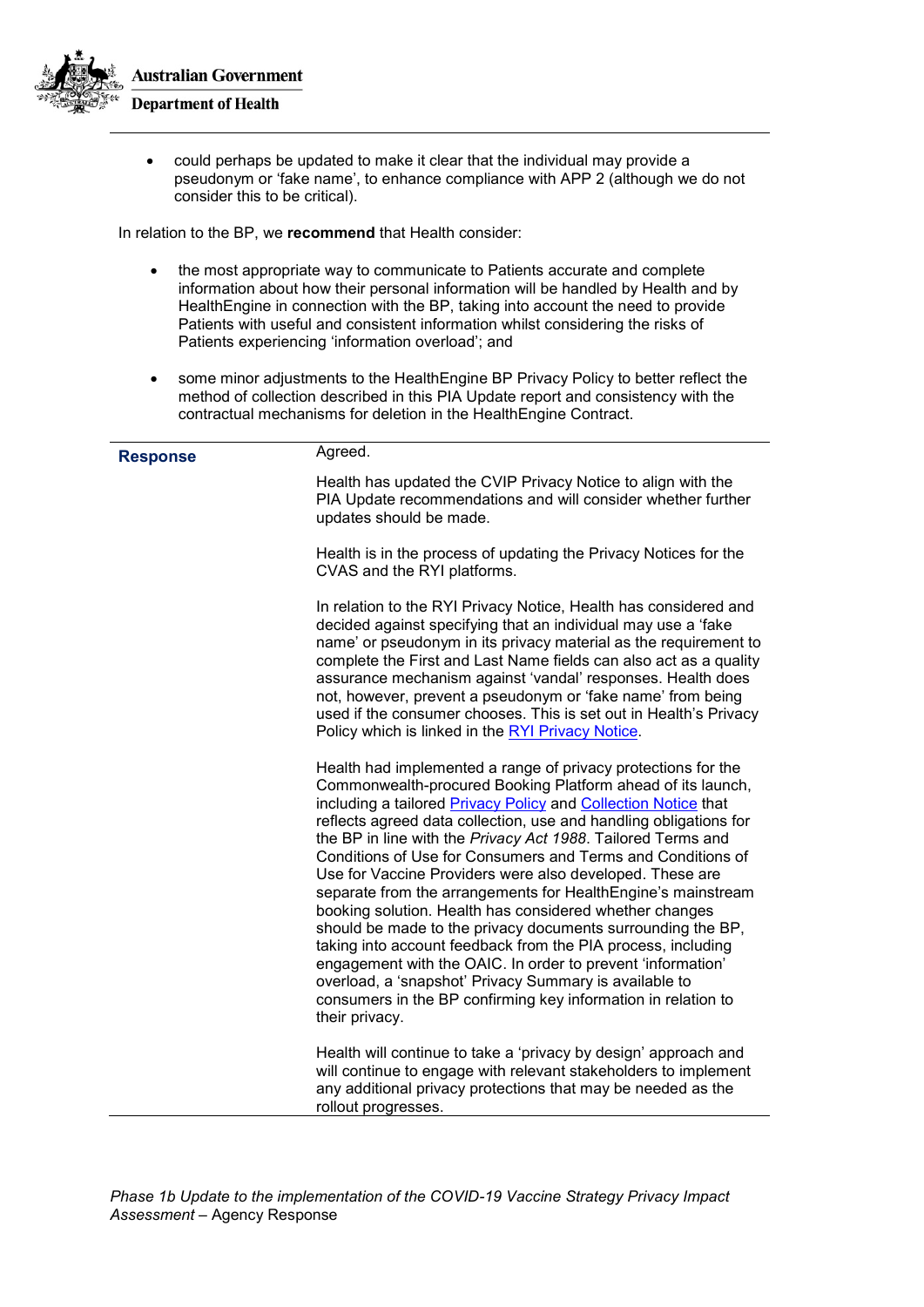

# **Department of Health**

## **Maddocks Recommendation 4:**

# **Contractual arrangements with third party entities**

We **recommend** that Health ensure (including through seeking assurance from its legal adviser, as appropriate) that the robust general privacy and security obligations in its contractual arrangements with the Data Partner, and with other third parties involved in accessing or otherwise handling personal information in Phase 1b, continue to remain suitable.

We also **recommend** that Health consider supplementing already robust privacy and security protections in the HealthEngine Contract, by making amendments as necessary or appropriate to clarify:

- that HealthEngine must hold any information collected in connection with the BP separately from any other information it collects as part of its BAU practices (such as through the usual online booking services it provides to other health professionals); and
- whether or not the contractual obligations (including the protections in relation to privacy and security) sufficiently apply to information collected by HealthEngine in connection with the BP; and
- the points at which HealthEngine is required to delete or destroy information collected through the BP (or return it to Health).

We also note that it will be important for Health to ensure that it has appropriate monitoring and auditing processes in place, to ensure HealthEngine complies with its strong privacy and security obligations under the HealthEngine Contract.

| <b>Response</b> | Agree in principle.                                                                                                                                                                                                                                                                                                                                                                                                                                                                                                                                                                                              |
|-----------------|------------------------------------------------------------------------------------------------------------------------------------------------------------------------------------------------------------------------------------------------------------------------------------------------------------------------------------------------------------------------------------------------------------------------------------------------------------------------------------------------------------------------------------------------------------------------------------------------------------------|
|                 | Health has robust contractual privacy clauses with its Partners,<br>including in its contract with HealthEngine for the BP. Health has<br>ensured that the BP has been designed and functions as a stand-<br>alone system, without interoperability with HealthEngine's<br>mainstream platform. Health owns the data from the BP, including<br>personal information, and has ensured it will only be used for the<br>purpose of facilitating COVID-19 vaccinations. Data from the BP is<br>protected by the Privacy Act and strict privacy provisions in<br>Health's contract with their cloud service provider. |
|                 | Health will, consistent with the contract, request the data be<br>returned and/or deleted from HealthEngine's holdings. Privacy<br>materials developed for the BP reflect these arrangements and<br>Health considers that additional contractual revisions (beyond<br>formal amendments contemplated under the current terms of the<br>contract) are not warranted.                                                                                                                                                                                                                                              |
|                 | The OAIC provided comments for Health to consider in relation to<br>arrangements for the BP. Following this PIA, Health will engage<br>with appropriate stakeholders and the OAIC on the further steps<br>that will be put into place at the time of the decommissioning of<br>the BP.                                                                                                                                                                                                                                                                                                                           |
|                 | Health's contract managers will ensure that appropriate auditing<br>and monitoring processes are in place for compliance against the<br>contract.                                                                                                                                                                                                                                                                                                                                                                                                                                                                |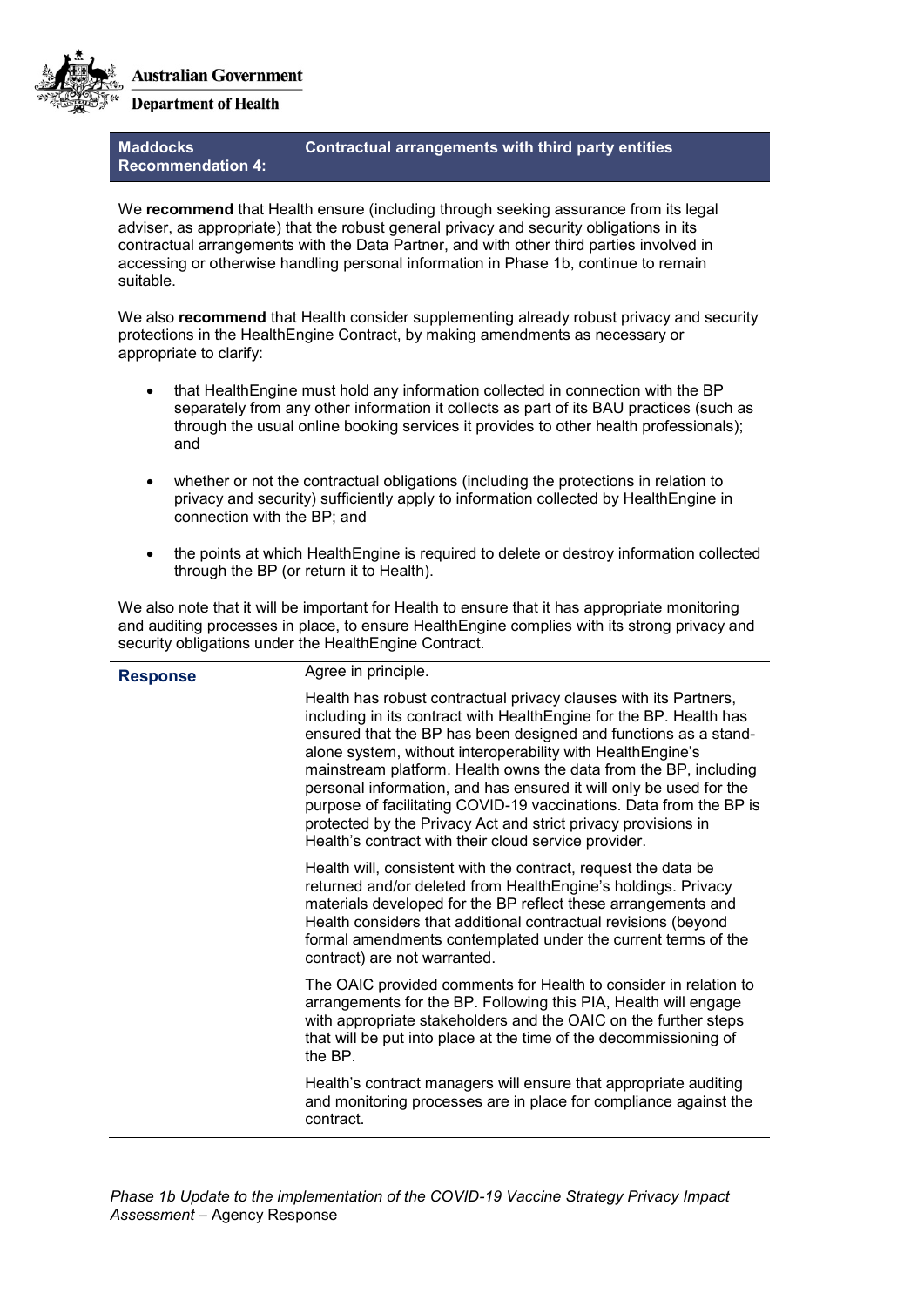

Contracts with the Data Partner and HealthEngine also require the provision of Data Protection Plans. Health is currently reviewing the plans received to date.

As in Phase 1a, Health will continue to engage with relevant stakeholders, as appropriate, in relation to contractual arrangements with Partners and third party entities involved in the COVID-19 vaccine rollout.

**Maddocks Recommendation 5: Transmission of personal information between ICT systems and entities participating in Phase 1b**

We **recommend** that Health take steps to ensure, including by undertaking appropriate testing, that when personal information is transferred between ICT systems or components, or otherwise between different entities participating in Phase 1b:

- the information is appropriately protected from misuse, interference and loss, and from unauthorised access, modification or disclosure (this will assist Health to comply with its obligations under APP 11); and
- the quality of information transferred is not reduced during the transmission, (for example through unintentional changes or omissions) (this will assist Health to comply with its obligations under APP 10).

In particular, we **recommend** that the temporary arrangements established for the transfer of information (which includes personal information) from the CVAS to the Logistics and Distribution Partners be re-examined as soon as possible, to reduce the enhanced potential for loss or unauthorised access.

| <b>Response</b> | Agreed.                                                                                                                                                                                                                                                                                                                                                                                                                                                                                                                                                          |
|-----------------|------------------------------------------------------------------------------------------------------------------------------------------------------------------------------------------------------------------------------------------------------------------------------------------------------------------------------------------------------------------------------------------------------------------------------------------------------------------------------------------------------------------------------------------------------------------|
|                 | Health has undertaken the design of digital and ICT systems working in<br>a federated environment, and so acknowledges that there are transition<br>points when individuals move out of the Health-developed and managed<br>systems into those managed by other entities, such as jurisdictions or<br>commercial organisations. As part of implementing 'privacy by design',<br>Health aims to transfer only required personal or sensitive information<br>under the 'data minimisation' principle and in compliance with the<br>Privacy Act.                    |
|                 | Nevertheless, in developing ICT solutions, contractual obligations with<br>Health's Partners in the COVID-19 vaccine rollout oblige them, in turn, to<br>ensure that personal information is appropriately protected from<br>unauthorised access, use or disclosure and other misuse.                                                                                                                                                                                                                                                                            |
|                 | Robust processes are in place for carrying out testing and quality<br>assurance of systems developed to identify security vulnerabilities and<br>ensure appropriate security arrangements are in place.                                                                                                                                                                                                                                                                                                                                                          |
|                 | In implementation of the new ICT systems developed for Phase 1b,<br>Health has completed various processes and engaged relevant<br>expertise through the Chief Information Security Officer, including<br>resources from the Australian Cyber Security Centre (ACSC), a security<br>assessor certified through the ACSC Information Security Registered<br>Assessors Program (IRAP) and independent assurance services to<br>ensure that the systems meet the requirements of the Protective<br>Security Policy Framework. There are various artefacts developed |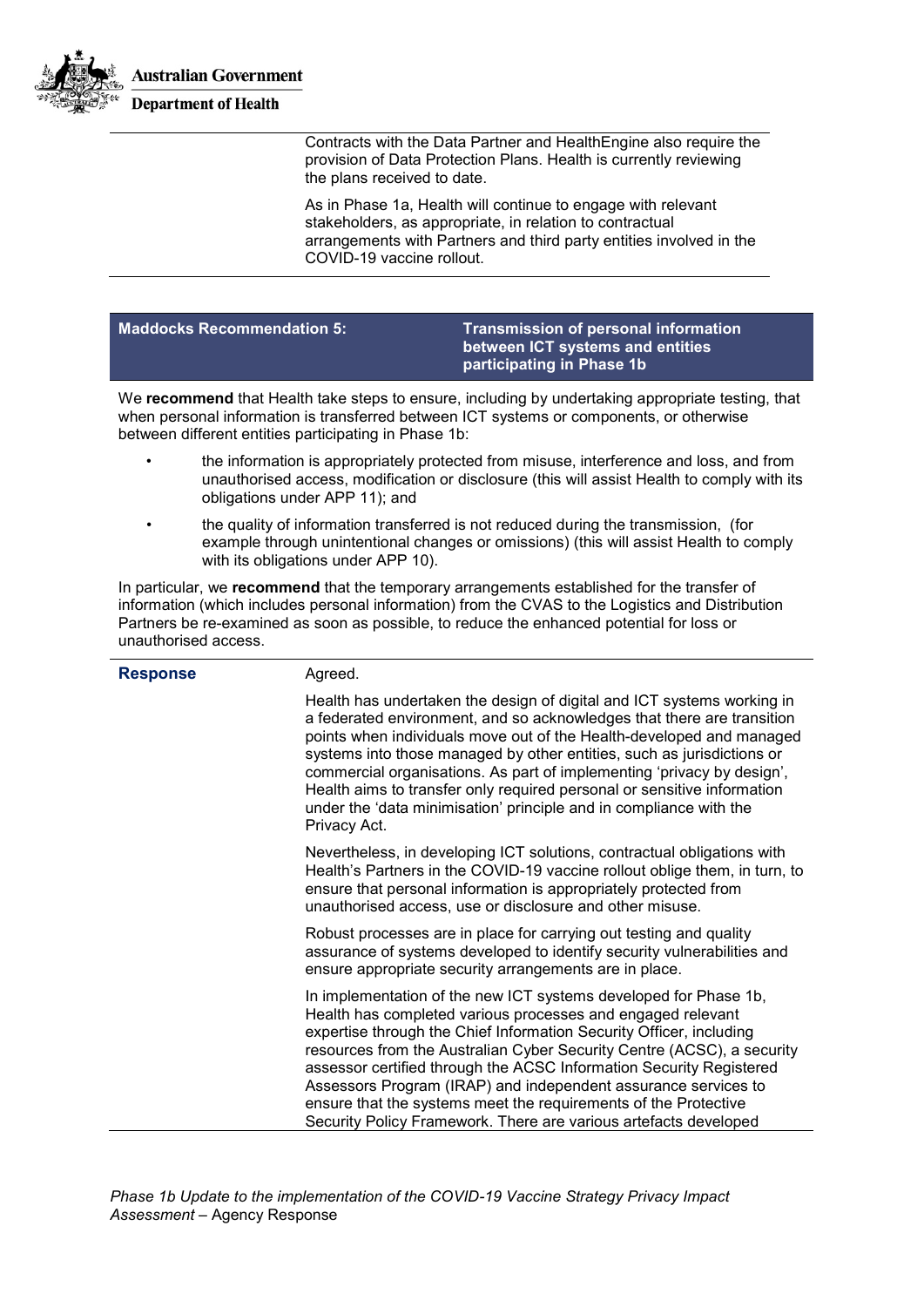

including Security Plans, Threat Assessments, Data Protection Plans, Incident Response Plans, Penetration Test Reports and a Final Security Report.

Health notes the particular recommendation in relation to the CVAS. Further system design for a secure automated transfer of information from the CVAS to the Logistics and Distribution Partners' delivery dispatch systems has already commenced, with the intent of replacing temporary arrangements and mitigating associated risks as soon as possible.

#### **Maddocks Recommendation 6: Consider further development of wording on the RYI solution webpage**

We **recommend** that Health consider whether there is potential to further improve the RYI solution at a future time. For example, Health could consider including on the RYI solution webpage:

- a mechanism or place for a person submitting information on behalf of another person to confirm that they have authority to provide consent on behalf of the relevant individual (e.g. by requiring individuals to confirm words to the effect of *'I acknowledge that I am the legal guardian of, or have consent to provide the information of, the individual identified in the information I have supplied'*); and/or
- a 'pop-up' message beside each field that needs to be completed, which explains why the collection of the information is reasonably necessary.

We do acknowledge the need for Health to balance the privacy benefits of such developments against the costs of implementation and the risk of 'information overload' for users.

In addition, we **recommend** that:

- individuals are provided with a mechanism to update or correct their information, and to 'opt-out' of receiving a notification if they choose (for example, it may be that the phone line and email address for Health privacy enquiries, as set out in the Privacy Notice, could be used); and
- once those mechanisms are put in place, the Privacy Notice for the RYI solution (and also the wording on the RYI solution webpage) be updated to reflect those mechanisms.

| <b>Response</b> | We agree in principle with this recommendation.                                                                                                                                                                                                                                                                            |
|-----------------|----------------------------------------------------------------------------------------------------------------------------------------------------------------------------------------------------------------------------------------------------------------------------------------------------------------------------|
|                 | With respect to children, at present, an individual can only be registered<br>via the RYI platform if they are 18 years or older. For those who enter an<br>age under 18 years in the precursor system, the Eligibility Checker, an<br>option to then Register Your Interest will not appear.                              |
|                 | Health is also conscious that the user experience of the RYI platform<br>should not be onerous. Instead of an additional verification mechanism,<br>Health has provided guidance on its RYI webpage that submissions on<br>behalf of someone else should only be done by a legal guardian or with<br>the person's consent. |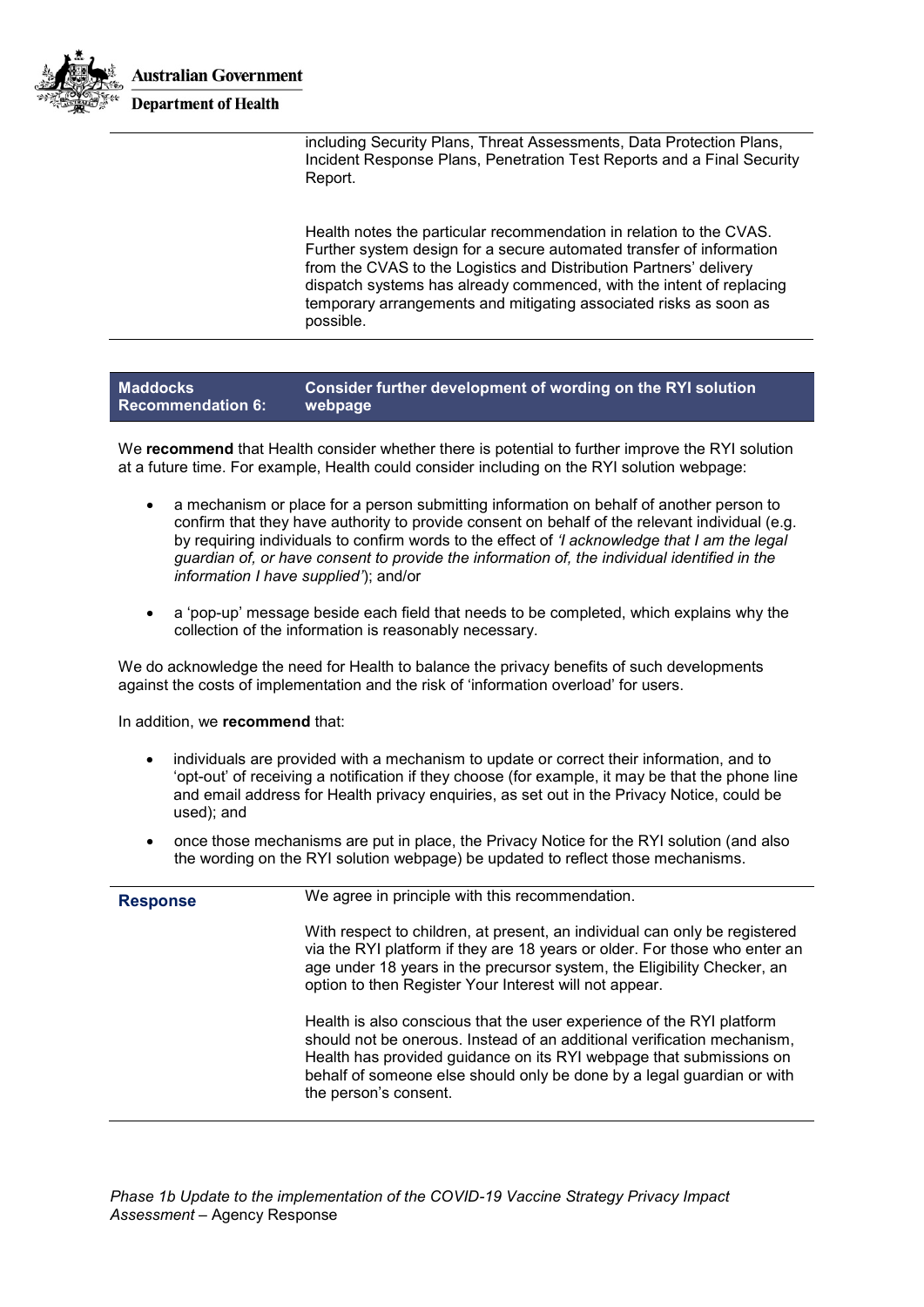

**Maddocks** 

In relation to pop-up messages, Health agrees that it is important for all persons using the RYI platform to understand why the requested information fields are published. However, Health notes that an individual should be able to reasonably infer the rationale behind the fields requested, such as names and contact details. The questions in the Eligibility Checker (which we only collect if the individual goes on to RYI) include relevant information for phase eligibility to receive a vaccine.

Health has focused on collecting key information only to ensure that notifications can be sent to the right people at the right time.

As the RYI platform is intended for a point in time notification, Health is not considering options to correct or amend information. However, Health is implementing an 'opt-out' mechanism for potential recipients of notifications for RYI and is updating the Privacy Notice accordingly.

### **Recommendation 7: Arrangements with the Notification Provider for the RYI solution**

We **recommend** that Health ensure that:

- it selects, or has selected, an appropriate entity to be the Notification Provider, who should be subject to the obligations of an 'agency' under the Privacy Act (either in its own right or through imposition of appropriate contractual obligations), and who has appropriate security mechanisms in place to protect the collected personal information; and
- the contractual or other documented arrangements between Health and the Notification Provider contain appropriate obligations in relation to the handling of personal information. The contractual or other arrangements should include requirements for the Notification Provider to act as if it is an 'agency' for the purposes of the Privacy Act (if it is not an APP entity), and must comply with obligations under the Privacy Act. For example, the arrangements could require the Notification Provider to use particular (strong) security arrangements, confirm that the use and disclosure of the information will only be for the purpose provided, confirm that access will be on a need-to-know basis, and require early notification of any actual or suspected data breach.

| <b>Response</b> | Agreed.                                                                                                                                                                                                                                                                                                                                                                                             |
|-----------------|-----------------------------------------------------------------------------------------------------------------------------------------------------------------------------------------------------------------------------------------------------------------------------------------------------------------------------------------------------------------------------------------------------|
|                 | Health has sought input from relevant stakeholders in relation to<br>selecting the most appropriate Notification Provider. This process has<br>included considering the Department's privacy and security<br>requirements, as well as privacy considerations and the advice sought<br>from the OAIC for RYI.                                                                                        |
|                 | Health has carefully considered the above recommendations in relation<br>to the selection of 'Notify', an online notifications service developed by<br>the Digital Transformation Agency (DTA). Government entities are able<br>to use notify to securely send messages via email or mobile number to<br>users. Existing privacy protections for Notify are outlined in their privacy<br>statement. |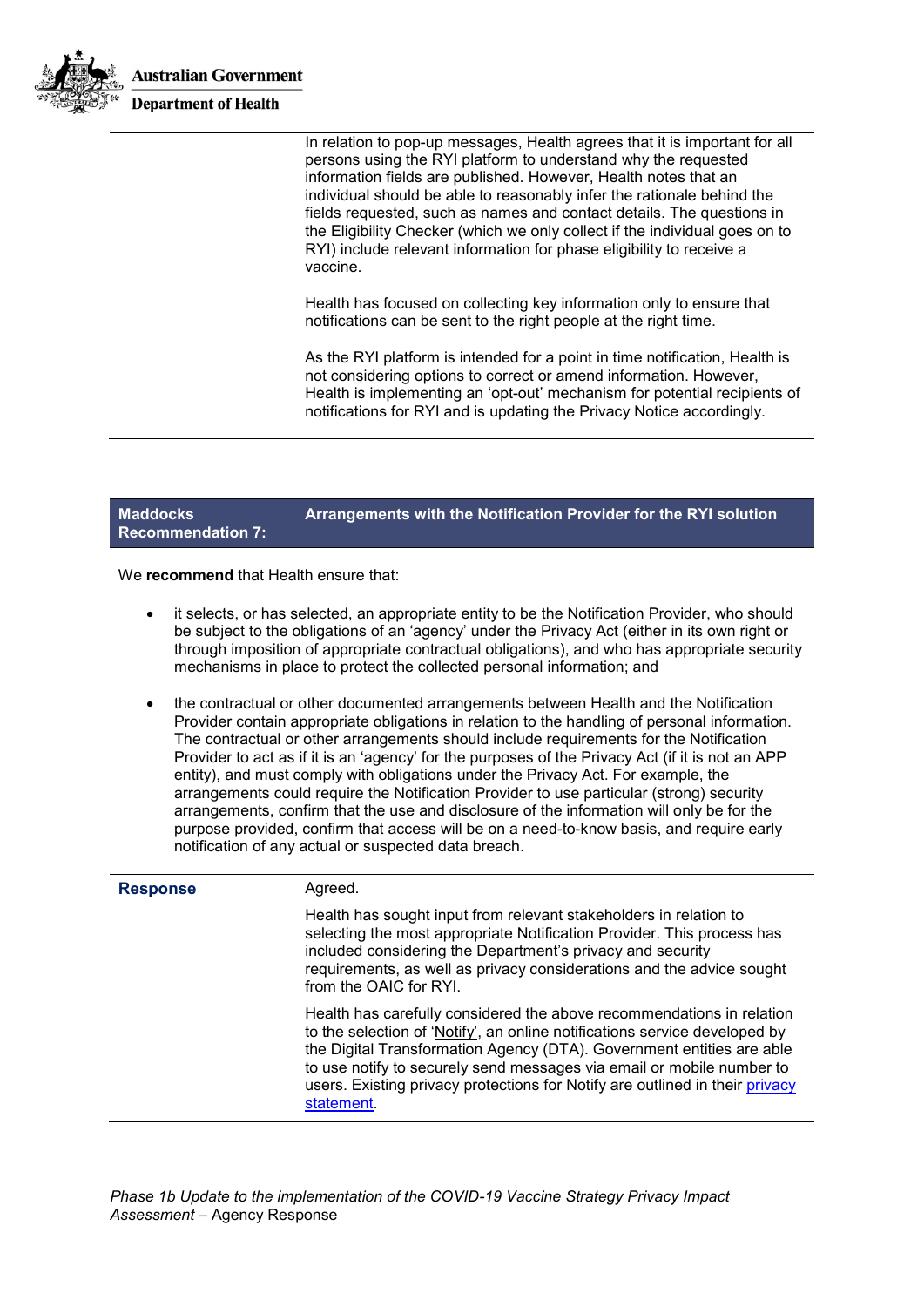

While the DTA is presently Health's only contracted partner and delivery channel for notifications, if Health needs to contract another Notification provider, Health will engage a Notification provider with equally strong privacy and data security protections, and if necessary engage relevant stakeholders in that process.

#### **Maddocks Recommendation 8: Consider further development of information provided to individuals in relation to the BP**

We **recommend** that Health consider whether there is potential to further improve the BP solution at a later stage. For example, Health could consider:

- ensuring the BP displays the Collection Notice and Health's Privacy Notice for Vaccine Providers to users accessing the BP on behalf of a Vaccine Provider, before any personal information is required to be provided;
- issuing Vaccine Providers with guidance on how to ensure that their nominated personnel (such as their Primary Contact) provide their consent to their information being collected, used and disclosed by HealthEngine; and
- ensuring that the BP displays to Patients all of the relevant information about how their personal information will be handled, before they either log into or create a HealthEngine account, in order to book an appointment to receive the COVID-19 vaccine.

| <b>Response</b> | Agreed.                                                                                                                                                                                                                                                                                                        |
|-----------------|----------------------------------------------------------------------------------------------------------------------------------------------------------------------------------------------------------------------------------------------------------------------------------------------------------------|
|                 | In relation to Vaccine Providers, a link to the Department's COVID-19<br>privacy page is provided in the Services Form that providers are required<br>to sign before signing up to the BP.                                                                                                                     |
|                 | In relation to Patients, Health Engine's Privacy Policy and Collection<br>Notice are linked before a patient's personal information is collected -<br>that is, just before a patient clicks 'continue' to submit their information.<br>HealthEngine's Privacy Policy also references Health's Privacy Notices. |
|                 |                                                                                                                                                                                                                                                                                                                |

#### **Maddocks Recommendation 9: Implementation of recommendations from the separate CVIP privacy assurance process**

We **recommend** that Health continue to work with the ADHA to ensure the CVIP has strong privacy protections in its design and supporting contracts, as recommended through ADHA's privacy assurance processes (conducted in parallel with this PIA Update process), including:

- additional clarity of information in the relevant privacy documents provided to Patients and Vaccine Providers using the CVIP (consistent with **Recommendation 3**);
- engagement with the OAIC on privacy considerations and publication of the outcome of the privacy assurance processes for the CVIP App (consistent with **Recommendation 2** of the Original PIA report);
- robust contractual obligations for the security of information with third parties (consistent with **Recommendation 4**);